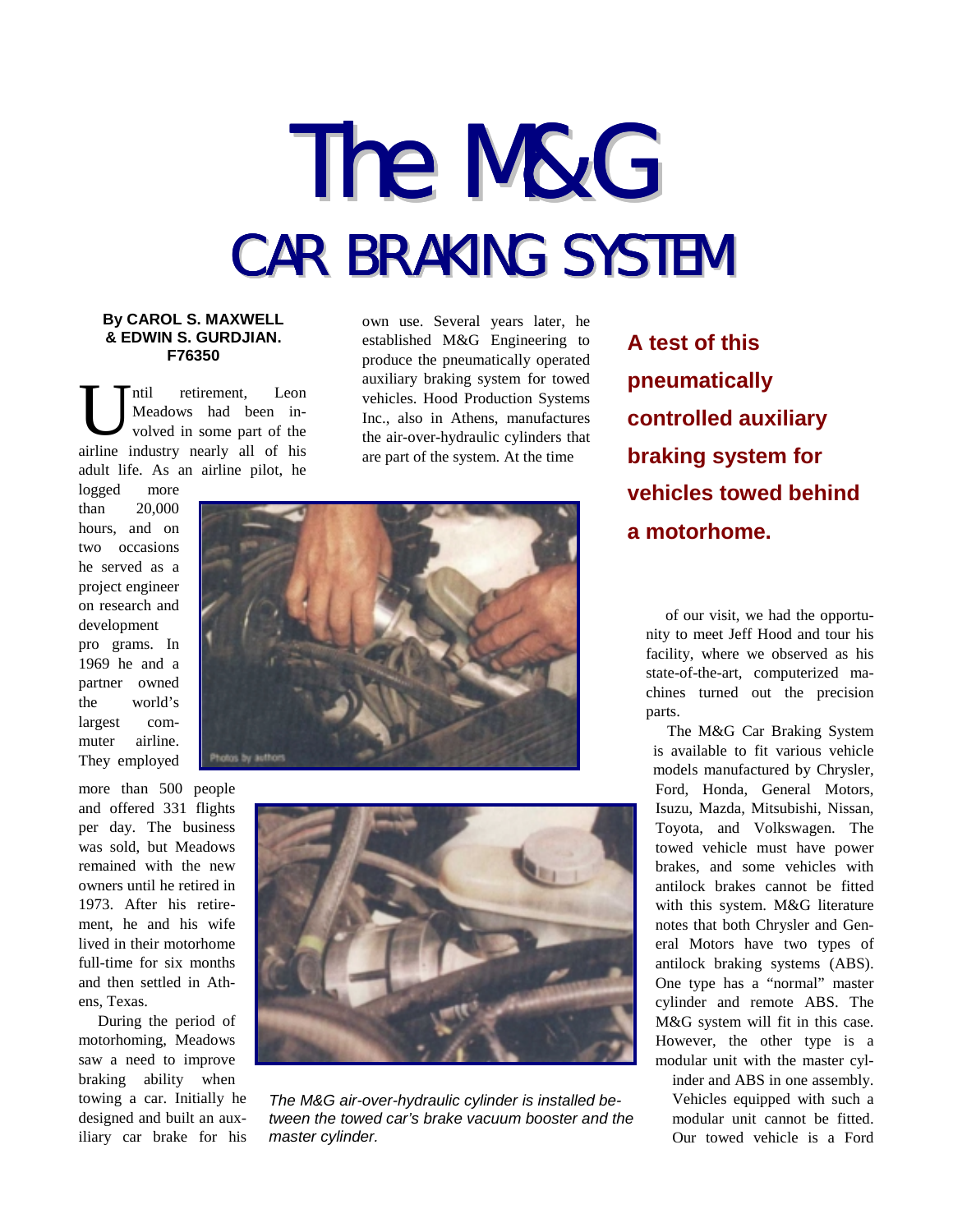Escort, and initially M&G did not have a cylinder available, but they designed a special version for us when we were selected to test the system. This model is now on the M&G Fit List.

The installation instructions supplied with the kit are clear, and mechanically inclined, do-it-yourself FMCA members should have no difficulty with this project. The basic component for the towed car is the air-over-hydraulic cylinder. This cylinder is installed between the towed car's brake vacuum booster and the master cylinder. The M&G cylinder has screw adjustments to provide proper clearance between the power brake booster and the master cylinder. A 1/4 inch air line is installed in the inlet port of the M&G cylinder and then routed to the front end of the car. This line terminates with the male end of a quick disconnect that is used to connect the towed vehicle to the coach. The female end of the quick disconnect attaches to an air line at the rear of the coach.

The M&G Car Braking System can be used with coaches that have hydraulic or air braking systems. On coaches with air brakes, a  $\frac{1}{4}$ -inch air supply line is routed from the rear brake relay valve, which usually has four ports. Our installation required removing the air hose from the relay valve to the brake canister and then installing a "T" fitting next to the relay valve. A coach with hydraulic brakes requires installation of a 12-volt air compressor, an air storage tank, a pressure switch, and a proportioning valve. M&G has combined these items into a compact tray that the installer secures to the motorhome frame or crossmember via a mounting bracket and four bolts. The coach hydraulic system is connected to the proportioning valve by inserting a "T" between the flexible brake line (where it goes to the rear axle) and the steel line. A  $\frac{1}{4}$ -inch air line is attached to the proportioning valve and routed to the rear of the coach as previously described. Hydraulic pressure at the proportioning valve transmits air pressure to the towed car through the air hose.

It took approximately three hours to complete the installation on our coach and car. We were cautioned by Meadows not to expect too much benefit from any braking system, because of the disproportionate weight of our Prevost coach versus the towed car. He noted that an auxiliary braking system provides a more noticeable benefit in lighter weight motorhomes. That afternoon

better on cloverleaf interchanges and tight curves. This was an unexpected benefit that we had not noted when previously towing a trailer equipped with surge brakes.

A return to high school physics explained this phenomenon. When towing in a straight line without auxiliary brakes, the trailer rides up the hitch during braking, because of inertial forces. Surge brakes capitalize on this feature, applying the brakes whenever the tow bar is compressed. In a curve, the trailer inertia wants to go straight and thus tends to ride out of the curve. This can be exaggerated with braking. Because an angle is created between



*This compact tray, consisting of am air compressor, air storage tank, pressure switch, and proportioning valve, is installed in the coach's hydraulic system.*

we were on our way out of Athens to our next stop — Dallas.

We both believed that our coach had always towed the Escort in an effortless manner without any braking difficulty. Over the next few weeks we drove approximately 2,000 miles and were surprised by the changes in handling. Both as driver and copilot, we independently concluded that there was a notable improvement. The coach was not only more "surefooted" in sudden stops, but it also tracked

the coach and the towed vehicle when turning, the surge brake hitch cannot compress with the same effectiveness as it would in a straight line. The M&G cylinder actively responds to the coach brakes without regard to any other factors. Since the brakes on both vehicles are applied simultaneously, the result is a smoother, more controlled stop.

M&G Engineering has an impressive videotape that shows panic stops with and without the cylinder